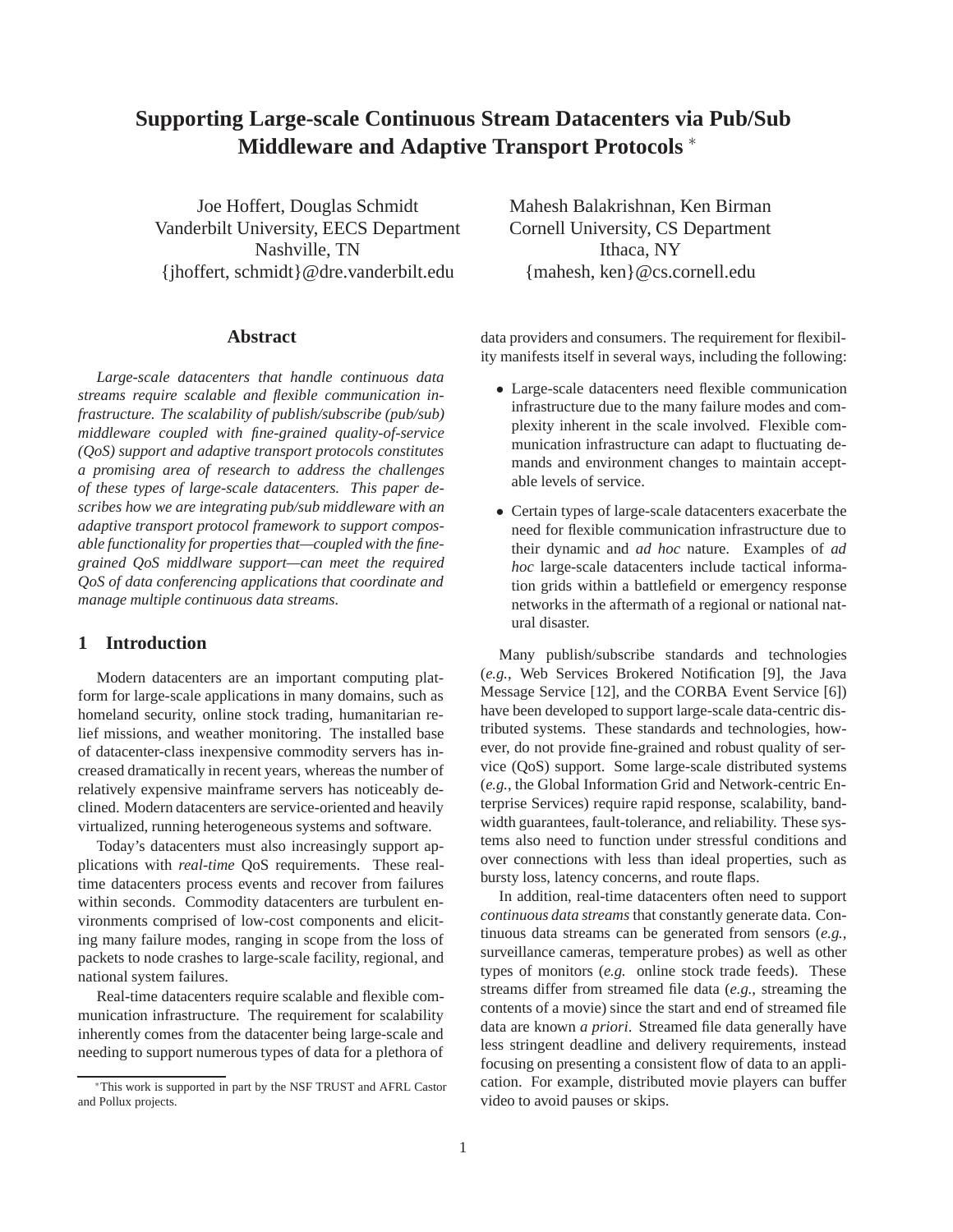We call applications that synchronize multiple continuous data streams *data conferencing* applications. These types of applications have requirements for (1) *timeliness*, which is inherent in continuous data streams and (2) *reliability*, which involves receiving enough data so that they are usable. Moreover, conferencing applications imply multiple senders and receivers since more than one continuous data stream is sent and potentially many receivers receive the data streams. A challenge for supporting data conferencing applications is to develop technologies that are compatible with commercial-off-the-shelf (COTS) middleware technologies and yet can also achieve the required level real-time QoS.

To address this challenge we are combining QoSenabled middleware with adaptive transport protocols to provide timely and reliable data delivery. In particular, we are developing the *ADAptive Middleware And Network Transports* (ADAMANT) platform, which integrates the Ricochet++ transport protocol framework with OpenDDS [5].

Ricochet++ is a framework for composing transport protocols built upon the properties provided by the Ricochet transport protocol [1], a scalable reliable multicast protocol that was recently developed by Cornell. OpenDDS is an open-source implementation of the Data Distribution Service (DDS) [7] middleware that enables applications to communicate by publishing information they have and subscribing to information they need in a timely manner. By integrating Ricochet++ and OpenDDS, ADAMANT provides fine-grained QoS control and a powerful standardized pub/sub atop a multicast protocol that is more scalable and efficient than the standard DDS Real-Time Publish/Subscribe (RTPS) [8] protocol.

The remainder of this paper is structured as follows: Section 2 presents a motivating example of a representative data conferencing application; Section 3 details our solution approach for ADAMANT; and Section 4 presents concluding remarks.

## **2 Motivating Example: A Data Conferencing Application for Search-and-Rescue Missions**

To motivate ADAMANT, this section describes a data conferencing application that detects and locates survivors as part of disaster relief efforts. The application needs to coordinate and synchronize a video data stream from one platform (*e.g.*, a videocamera mounted atop a building) and a thermal scan data stream from another platform (*e.g.*, a thermal imaging camera attached to an unmanned aerial vehicle). Not only are there multiple senders of continuous data, but there are also potentially many receivers of the data, *e.g.*, a helicopter performing rescue operations, local

disaster relief headquarters, and Federal Emergency Management Agency (FEMA) headquarters.

The senders and receivers of data for a particular searchand-rescue mission must compete for infrastructure support with other search-and-rescue missions and with other tasks. These tasks occur in a coordinated and concurrent manner as part of the disaster relief efforts. The coordination and concurrency emphasizes the need for scalability. The timeliness and reliability requirements for processing continuous data streams emphasizes the need for flexible and finegrained QoS support.

Other data conferencing applications with similar data stream requirements include tracking the prices of multiple stocks within a stock trading system, synchronizing medical telemetry data for a wireless medical emergency room within a combat support hospital used during humanitarian missions, and monitoring national or global weather via data streams from multiple sensors and applications.

#### **3 Solution Approach: ADAMANT**

This section describes how ADAMANT integrates OpenDDS with the latest version of the Ricochet++ transport protocol framework. In addition, it provides overviews of Ricochet++, the DDS standard, and the OpenDDS opensource DDS implementation. By combining DDS's extensive QoS policies and standardized API with Ricochet++'s scalable multicast transport protocol, ADAMANT provides a powerful and flexible development platform for pub/subbased data conferencing applications.

#### **3.1 Overview of the Ricochet++ Transport Protocol Framework**

The Ricochet++ transport protocol framework originally started as the Ricochet transport protocol developed at Cornell University. Ricochet uses a bi-modal multicast protocol and a novel type of forward error correction (FEC) called lateral error correction (LEC) to provide QoS and scalability guarantees. Ricochet supports (1) time-critical multicast for high data rates with strong probabilistic delivery guarantees and (2) low-latency error detection along with lowlatency error recovery.

Ricochet++ is a transport protocol framework developed to support various transport protocol properties. These properties include NAK-based reliability, ACK-based reliability, several FEC codes (*e.g.*, XOR, Reed-Solomon, Tornado), and specification of FEC at the sender, the receiver, or within a multicast group. These properties can be composed dynamically at run-time to achieve greater flexibility and support autonomic adaptation.

Architectural enhancements have since been made to Ricochet to define the Ricochet++ composable transport protocol framework. The framework provides low-level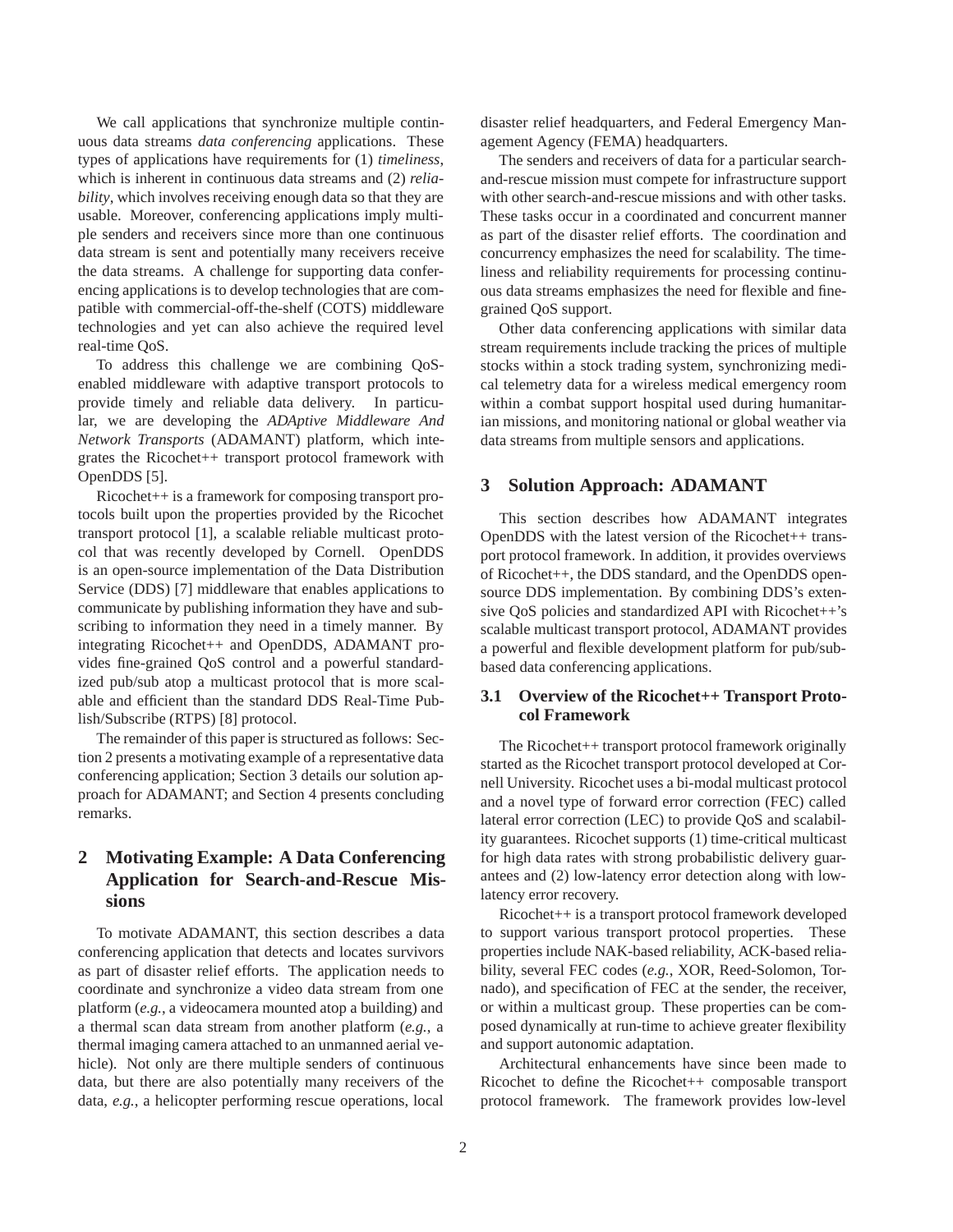transport protocol properties (*e.g.*, NAK-based vs. ACKbased, sender-side forward error correction vs. receiver-side forward error correction) that can be selected and combined to meet the QoS needs of a particular application.

#### **3.2 Overview of the Data Distribution Service**

DDS is an Object Management Group (OMG) specification that defines a standard architecture for exchanging data in distributed pub/sub systems. DDS supports a logical global data store in which publishers and subscribers write and read data, respectively. Moreover, DDS provides flexibility and modular structure by decoupling: (1) *location*, via anonymous publish/subscribe, (2) *redundancy*, by allowing any numbers of readers and writers, (3) *time*, by providing asynchronous, time-independent data distribution, and (4) *platform*, by supporting a platform-independent model that can be mapped to different platform-specific models. Examples of these platform-specific models include C++ running on VxWorks or Java running on Real-time Linux.

| <b>DDS QoS Policy</b> | <b>Description</b>                   |
|-----------------------|--------------------------------------|
| Durability            | Determines if data outlives the time |
|                       | when written or read                 |
| Deadline              | Determines rate at which periodic    |
|                       | data is refreshed                    |
| Latency               | Sets guidelines for acceptable       |
| <b>Budget</b>         | end-to-end delays                    |
| Liveliness            | Sets liveness properties of topics,  |
|                       | data readers, data writers           |
| Time                  | Mediates exchanges between slow      |
| <b>Based</b>          | consumers and fast producers         |
| Filter                |                                      |
| Reliabil-             | Controls reliability of data         |
| ity                   | transmission                         |
| Transport             | Sets priority of data transport      |
| Priority              |                                      |
| Lifespan              | Sets time bound for "stale" data     |

#### **Table 1. ADAMANT DDS QoS Policies**

In addition, DDS provides a rich set of QoS policies to provide fine-grain control. DDS provides 22 QoS policies with most QoS policies having attributes with a large number of possible values, *e.g.*, an attribute of type long or character string to support even finer-grained control. Table 1 summarizes the DDS QoS policies most relevant to ADAMANT.

#### **3.3 Overview of OpenDDS**

OpenDDS is an open-source implementation of DDS that supports a pluggable transport framework. This framework allows OpenDDS to use custom transport protocols for data transport. We chose OpenDDS for our DDS implementation due to (1) the source code being freely available and (2) support for incorporating customized transport protocols via its pluggable transport framework (PTF). OpenDDS is built on top of the ADAPTIVE Communication Framework (ACE) [10] and shares some functionality (such as an IDL compiler) with The ACE ORB (TAO) [11]. OpenDDS's PTF uses design patterns (such as Strategy [3] and Service Configurator [4]) to provide flexibility and delegate responsibility to the protocol only when applicable.

For example, a custom protocol subclasses from the *TransportSendStrategy* class to determine how the protocol should send data when a data writer writes out topic data. Likewise, a custom protocol subclasses from the *TransportReceiveStrategy* class to determine how data should be handled once it is received. The Service Configurator pattern allows application developers to specify the transport protocols that should be included in the application. The protocols can be included either statically when the application is built or dynamically when the application is loaded or while it is running.

Transport protocols are associated with publishers and subscribers since these are the DDS entities that handle sending and receiving data. Currently within the OpenDDS PTF application developers must manage the coordination of a data reader or data writer with the publisher or subscriber respectively that provides the desired transport properties. For example, if the application requires that a data writer use reliable communication developers must manually associate the data writer with the publisher using a reliable transport.

A better solution is to leverage the DDS reliability QoS policy to specify reliable communication. The middleware would then automatically select a transport protocol with the desired reliability properties, *e.g.* TCP. Custom transport protocols could register their properties with the framework so that they could be selected appropriately.

#### **3.4 ADAMANT**

As shown in Figure 1, application-/domain-specific transport protocols can be composed using Ricochet++ and used by OpenDDS via its PTF. For example, application developers can create a custom transport protocol that uses acknowledgments from the receiver, forward error correction (FEC) information from the sender, and XOR encoding for FEC. Alternatively, developers can create a custom transport protocol that uses negative acknowledgments from the receiver, FEC information from receiver to other receivers, and Reed-Solomon encoding for FEC.

Ricochet++ also provides tunable settings within the composable modules. For example, settings for the FEC module include the number of packets sent for error correction (*r*) and the number of packets to be corrected in case of loss (*c*) as typical of FEC protocols. The FEC module can also be tuned by the amount of interleaving (*i*) it provides